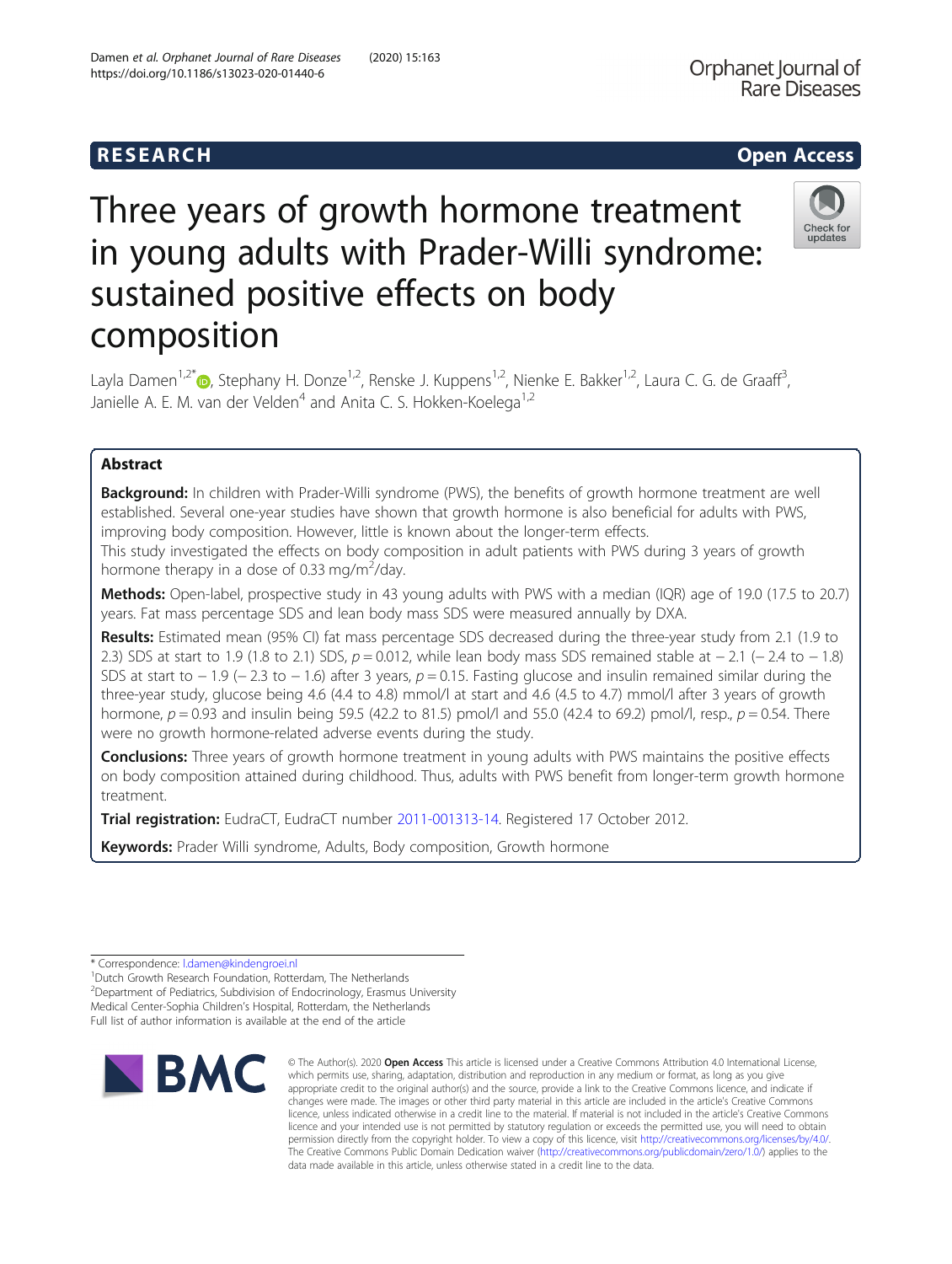# Background

Prader-Willi syndrome (PWS) is a rare genetic disorder caused by the lack of expression of the imprinted genes on the Prader-Willi region of the paternally inherited chromosome 15. This is mostly caused by a paternal deletion or maternal uniparental disomy (mUPD) and in some cases by an imprinting center defect (ICD) or paternal chromosomal translocation [[1,](#page-7-0) [2](#page-7-0)]. PWS is characterized by short stature, muscular hypotonia, developmental delay, behavioral problems and hyperphagia resulting in severe obesity when uncontrolled  $[2-4]$  $[2-4]$  $[2-4]$  $[2-4]$ . Body composition is abnormal with a high body fat percentage and a low lean body mass (LBM), even if there is no obesity  $[4-7]$  $[4-7]$  $[4-7]$  $[4-7]$ . Many of the symptoms in PWS may be explained by hypothalamic dysfunction.

In children with PWS, the benefits of growth hormone (GH) treatment are well established [\[5](#page-7-0)]. GH improves body composition, psychomotor development, cognition, adaptive functioning and linear growth [[5,](#page-7-0) [8](#page-7-0)–[11\]](#page-7-0), without adverse effects on glucose parameters, lipid profile and blood pressure [[5,](#page-7-0) [12](#page-7-0)]. As a result, GH treatment has substantially changed the phenotype of children with PWS [\[5](#page-7-0), [13](#page-7-0)].

Currently, when young adults with PWS without adult growth hormone deficiency (GHD) have attained adult height (AH), they have to discontinue GH treatment because there is no reimbursement of GH for adults with PWS. However, GH studies in adults with PWS, have shown positive effects on body composition [[14](#page-7-0)–[19\]](#page-7-0). Our previous randomized, double-blind, placebo-controlled cross-over study (Transition Study) in 27 young adults, who were treated with GH during childhood and had attained adult height, showed deterioration of body composition during 1 year of placebo, while GH maintained the improved fat mass (FM) and LBM [\[14\]](#page-7-0). Other GH studies have investigated GH treatment for a maximum duration of  $1$  year  $[15–19]$  $[15–19]$  $[15–19]$  $[15–19]$ . However, these studies included patients not treated during childhood or in which treatment during childhood was not reported [[15](#page-7-0)–[17](#page-7-0)], consisted of small populations [[15,](#page-7-0) [17,](#page-7-0) [18\]](#page-7-0) or included only patients with adult GHD [[19\]](#page-7-0). Only one study reported the effects of GH during 2 years in adults and showed positive effects on FM and LBM [[20\]](#page-7-0), but, GH treatment during childhood was not reported.

We report the effects of 3 years of continuous GH treatment with a stable GH dose on body composition in adults with PWS, who were treated with GH during childhood. Given the beneficial persistent effects of long-term GH on body composition during childhood, we hypothesized that GH treatment in young adults with PWS would have positive effects on body composition, also on the longer-term.

# **Methods**

### Patients

For the current study, we included 43 young adults participating in the Dutch Young Adult PWS (YAP) study, coordinated by the Dutch Growth Research Foundation. Inclusion criteria were (1) genetically confirmed diagnosis of PWS by a positive methylation test, (2) GH treatment for at least 5 years during childhood, (3) at least 3 years of continuous GH treatment after attainment of adult height (AH), which was defined as a height velocity less than 0.5 cm per 6 months and a complete epiphyseal fusion. Exclusion criteria were (1) medication to reduce weight (fat), (2) non-cooperative behaviour or (3) obstructive sleep apnea syndrome.

At attainment of adult height, GH treatment had to be discontinued as there is no approval for GH treatment for adults with PWS. The YAP Study was started in 2011 to evaluate the longer-term effects and safety of GH treatment in young adults with PWS who were treated with GH during childhood. Patients were included either after participation in the Dutch PWS Cohort Study in children [[5,](#page-7-0) [21](#page-7-0)] or the Transition Study [[14\]](#page-7-0).

For patients who participated in the Dutch PWS Cohort Study (the 'continuation group'), the GH dose was lowered after AH attainment from  $1 \text{ mg/m}^2/\text{day}$  to 0.33 mg/m<sup>2</sup> /day. Patients who participated in the Transition Study (the 'restart group'), had been without GH treatment for a median duration of 1 year before restart of GH in a dose of 0.33 mg/m<sup>2</sup>/day. The purpose of present study was to investigate the effects of 3 years of GH with a stable dose. Therefore, we did not analyse the first year after GH dose lowering of patients who participated in the Cohort Study in the 3-year analyses. For the patients who participated in the Transition study, the first year after GH restart was not analysed either, for the sake of dose stability. We chose to exclude this first year in both groups to eliminate the influence of GH dose lowering or GH restart. However, this year was used for subanalyses of the effects of continuation of GH in a lower dose in the patients in the continuation group and the effects of restart of GH in the patients in the restart group.

In girls, hypogonadism was defined as serum oestradiol levels < 100 pmol/L and/or Tanner stage 3 or less from the age of 14 years, and/or no menarche from the age of 16 years. In boys, hypogonadism was defined as morning serum testosterone levels < 5 nmol/L and/or Tanner stage 3 or less from the age of 16 years, and/or serum testosterone levels < 10 nmol/L from the age of 18 years.

The study was approved by the Medical Ethics Committee of the Erasmus University Medical Center, Rotterdam, the Netherlands. Written informed consent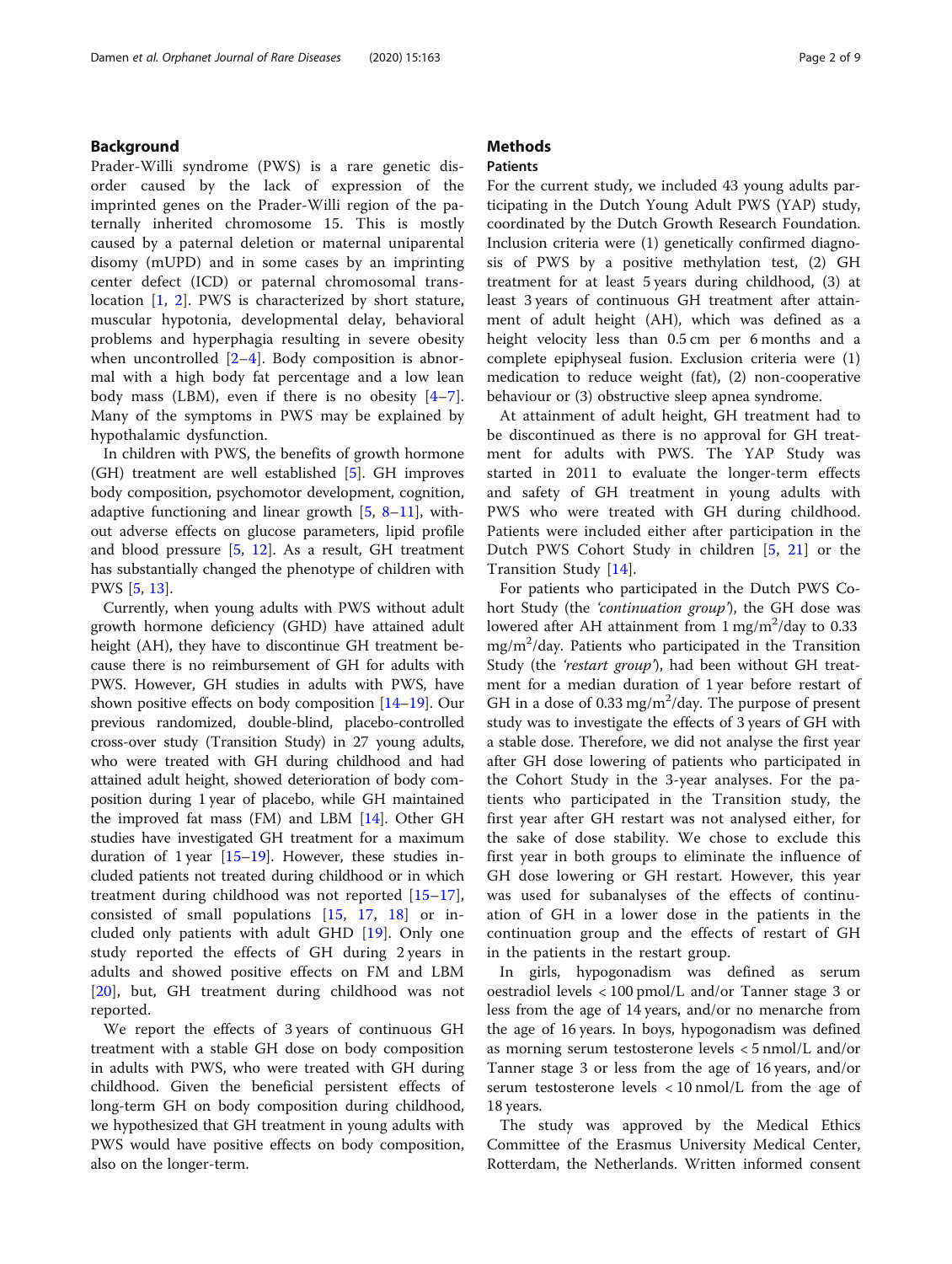was obtained from participants and their legal representatives.

### Design

Open-label, prospective study investigating the longerterm effects of 3 years of GH on body composition. All participants were investigated at the Dutch PWS Reference Center in Rotterdam. Patients were treated with GH in a dose of  $0.33$  mg/m<sup>2</sup>/day (~  $0.012$  mg/kg/day). The dose was adjusted based on calculated body surface area and serum IGF-I levels between 1 and 2 SDS. Patients were examined every 6 months by the PWSteam of the Dutch Growth Research Foundation in collaboration with a multidisciplinary team.

### Anthropometry

Standing height was measured in centimetres with a calibrated Harpenden stadiometer. Body weight was measured in kilograms on an electric calibrated scale (Servo Balance KA-20-150S; Servo Berkel Prior, Katwijk, The Netherlands) and body mass index (BMI) was calculated. Height, weight and BMI were expressed as standard deviations scores (SDS), adjusted for age and sex according to Dutch reference values [[22,](#page-7-0) [23\]](#page-7-0); BMI also according to PWS reference values [[24\]](#page-7-0), using GrowthAnalyser Version 4.0 (available at [www.growthanalyser.org](http://www.growthanalyser.org)). Systolic and diastolic blood pressure were measured using an appropriately sized cuff while patients were in sitting position.

### Body composition

FM and LBM were measured by DXA (Lunar Prodigy; GE Healthcare) in Erasmus MC, with daily quality assurance. The intra-assay coefficients of variation were 0.41– 0.88% for fat tissue and 1.57–4.49% for LBM [\[25](#page-7-0)]. LBM was calculated as fat-free mass minus bone mineral content. FM was also expressed as percentage of total body weight (FM%). FM% SDS and LBM SDS were calculated according to age- and sex-matched Dutch reference values [[26\]](#page-7-0).

### Assays

Blood samples were collected after an overnight fast and measured in the Biochemical and Endocrine laboratories of the Erasmus Medical Center, Rotterdam. Fasting glucose and insulin were immediately assayed. Insulin levels were assessed using the Immulite 2000 assay (Siemens Healthcare Diagnostics). Interassay CV was 4.4%. From 2011 to 2013, serum IGF-I and IGFBP-3 levels were assessed using the Immulite 2000 (Siemens Health-care Diagnostics, Deerfield, IL), with interassay CVs of 6.5 and 8%, respectively. After 2013, IGF-I and IGFBP-3 were measured using the IDS-iSYS (Immunodiagnostic Systems), with an interassay CV of  $< 6.0\%$  and  $< 5.1$ , resp. and intra-assay CV of < 2.1 and < 4.3%, resp. for IGF-I and intra-assay CV < 5.1% for IGFBP-3. Levels of IGF-I and IGFBP-3 were expressed as SDS, adjusting for age and gender [[27](#page-7-0), [28](#page-8-0)].

## **Statistics**

Statistical analyses were performed with SPSS version 24.0 (SPSS Inc., Chicago, IL). Variables were expressed as median (interquartile range [IQR]). Changes over time were calculated using linear mixed model analysis with the outcomes measured at each time point as dependent variable with an unstructured covariance matrix. Effects are presented as estimated marginal mean (standard error of the mean, SEM or 95% CI). Differences were considered significant if the  $p$ -value was < 0.05.

# Results

## Characteristics at start of the 3-year study

Forty-three young adults with PWS (18 males, 25 females) were included in the current study (Table 1). Median (IQR) age at start study was 19.5 (18.7 to 20.7) years for males and 18.4 (16.9 to 20.8) years for females. Adult height (AH) was  $-1.0$  ( $-1.7$  to  $-0.3$ ) SDS and BMI 24.5 (21.9 to 27.7) kg/m<sup>2</sup>. Clinical characteristics at start of the 3-year study are shown in Table 1. Eighteen (41.9%) patients had a deletion, 20 (46.5%) an mUPD,

|                                              | Total group                 |
|----------------------------------------------|-----------------------------|
| Number (females)                             | 43 (25)                     |
| Genetic subtype                              |                             |
| Deletion / mUPD / ICD / translocation        | 18/20/4/1                   |
| Age at start of childhood GH treatment (yrs) | 7.6 (5.2 to 10.1)           |
| Age at inclusion (yrs)                       |                             |
| - Males                                      | 19.5 (18.7 to 20.7)         |
| - Females                                    | 18.4 (16.9 to 20.8)         |
| Adult height (SDS)                           | $-1.0$ ( $-1.7$ to $-0.3$ ) |
| BMI ( $kg/m2$ )                              | 24.5 (21.9 to 27.7)         |
| BMI for age (SDS)                            | 0.9 (0.0 to 1.8)            |
| BMI for PWS (SDS)                            | $-1.4$ (-2.0 to -0.7)       |
| Fat mass percentage (SDS) <sup>d</sup>       | 2.2 (1.7 to 2.5)            |
| Fat mass percentage (%)                      | 40.9 (34.4 to 45.6)         |
| Lean body mass (SDS) <sup>a</sup>            | $-2.3$ ( $-2.8$ to $-1.4$ ) |
| GH-dose (mg/m <sup>2</sup> /day)             | 0.33 (0.33 to 0.59)         |
| GH-dose (mg/kg/day)                          | 0.012 (0.012 to 0.021)      |
| IGF-I SDS <sup>a</sup>                       | $1.5$ (0.6 to 2.0)          |

Data expressed as median (IQR)

mUPD Maternal uniparental disomy, ICD Imprinting center defect, GH Growth hormone

<sup>a</sup>FM% SDS, LBM SDS and IGF-I SDS were calculated according to age- and sexmatched Dutch references [[25](#page-7-0)]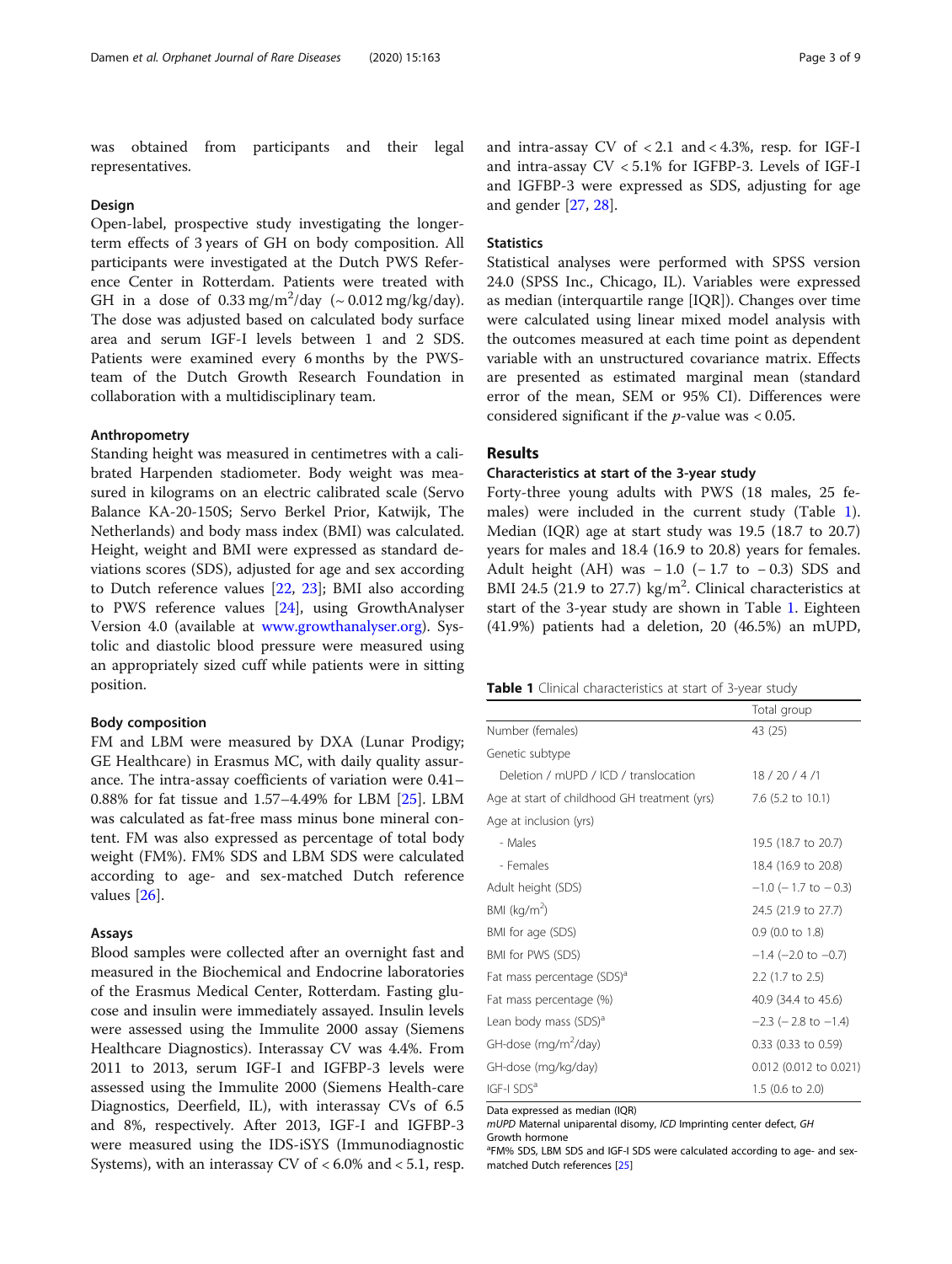four (9.3%) an ICD and one (2.3%) a translocation. Thirty-three patients were on sex steroid replacement therapy (SSRT) during the study and ten were not. Not prescribing SSRT in these patients was a mutual decision between physician and caregivers based on patient characteristics at that moment (e.g. behavioural or weight problems). Seven patients were on thyroid medication.

### Changes during 3 years of GH treatment

Table 2 and Fig. [1a](#page-4-0)-c show the changes in body composition and IGF-I SDS during 3 years of GH treatment in the 43 young adults. Median (IQR) GH dose during the 3-year study was  $0.38$   $(0.33$  to  $0.45)$  mg/m<sup>2</sup>/day. Estimated mean (95% CI) total body FM% SDS decreased during 3 years of GH treatment from 2.1 (1.9 to 2.3) SDS at start to 1.9 (1.8 to 2.1) SDS after 3 years of GH treatment,  $p = 0.012$ . Total body LBM SDS remained stable during 3 years of GH treatment, being − 2.1 (− 2.4 to − 1.8) SDS at start and − 1.9 (− 2.3 to − 1.6) SDS after 3 years,  $p = 0.15$ . During the 3 year study, IGF-I SDS remained stable, being 1.3 (1.0 to 1.6) SDS at start and 1.2 (0.8 to 1.6) SDS after 3 years. BMI SDS and BMI PWS SDS did not change during the study.

### Correlations in the total group

Neither FM% SDS nor LBM SDS correlated with IGF-I SDS at any time point during the 3 year study. There were no significant differences in total body FM% SDS or total body LBM SDS between the different genetic subtypes at the various time points.

### Safety

Three years of continuous GH treatment was very well tolerated (Table [3](#page-5-0)). No (S)AEs considered to be GHrelated were observed. Estimated mean (95% CI) fasting glucose and insulin remained stable during the 3-year study, glucose being 4.6 (4.4 to 4.8) mmol/l at start and 4.6 (4.5 to 4.7) mmol/l after 3 years of GH,  $p = 0.93$ , and insulin being 59.5 (42.2 to 81.5) pmol/l at start and 55.0

Table 2 Body composition during the 3-year study

(42.4 to 69.2) pmol/l after 3 years,  $p = 0.54$ . Systolic and diastolic blood pressure did not change significantly during 3 years of GH. None of the patients were treated with antihypertensive medication and none of the patients developed type 2 diabetes mellitus during the study.

# Subanalyses of changes in the continuation group and restart group

# Changes in the year prior to the 3-year study in patients who continued GH treatment

The continuation group consisted of 17 patients (10 males, 7 females). In this group, the median (IQR) age at GH dose lowering after AH was 17.7 (17.1 to 18.4) years for males and 15.9 (14.8 to 17.4) years for females. Adult height (AH) was − 0.4 (− 1.7 to − 0.2) SDS and BMI 22.0 (19.7 to 25.4) kg/m<sup>2</sup> , being 0.6 (− 0.1 to 1.5) SDS. Six (35.3%) patients had a deletion, nine (52.9%) an mUPD and two (11.8%) an ICD.

Figure [2a](#page-5-0)-c shows the changes in median GH dose and body composition and IGF-I SDS, in estimated marginal means, during GH treatment in the 17 patients who continued GH after AH attainment. All subjects were treated with GH during childhood, with a median (IQR) GH dose at AH attainment of 1.0 (0.67 to 1.0) mg/m<sup>2</sup> /day and estimated mean (95% CI) IGF-I SDS was 2.4 (1.6 to 3.2) SDS. After AH attainment, the GH dose was reduced to  $0.33 \text{ mg/m}^2/\text{day}$  and in case of IGF-I SDS levels below or above our target of 1 to 2 SDS, the GH dose was adjusted. After 1 year, estimated mean (95% CI) IGF-I SDS was 1.5 (1.0 to 2.0) SDS, which was significantly lower than the 2.4 (1.6 to 3.2) SDS at AH attainment,  $p = 0.014$ . Following dose lowering, estimated mean (95% CI) total body FM% SDS increased significantly from 2.2 (1.9 to 2.4) SDS at AH attainment to 2.3 (2.1 to 2.5) SDS at 6 months after dose lowering,  $p = 0.009$ . The next 6 months of treatment FM% SDS remained stable. Estimated mean (95% CI) total body

| <b>TWAIL A</b> DOUY COMPOSITION GRIMLY the 3 year stacky |                             |                             |                             |                             |             |  |  |  |  |
|----------------------------------------------------------|-----------------------------|-----------------------------|-----------------------------|-----------------------------|-------------|--|--|--|--|
|                                                          | At start                    | After 1 year                | After 2 years               | After 3 years               | $P$ -value* |  |  |  |  |
| Total group                                              |                             |                             |                             |                             |             |  |  |  |  |
| Total body FM% (SDS)                                     | $2.1$ (1.9 to 2.3)          | 2.0 (1.9 to 2.2)            | $2.0$ (1.8 to 2.1)          | $1.9(1.8 \text{ to } 2.1)$  | 0.012       |  |  |  |  |
| Total body FM%                                           | 39.6 (36.7 to 42.6)         | 39.4 (36.7 to 42.1)         | 39.0 (36.4 to 41.6)         | 38.9 (36.2 to 41.6)         | 0.37        |  |  |  |  |
| Total body LBM (SDS)                                     | $-2.1$ ( $-2.4$ to $-1.8$ ) | $-2.0$ ( $-2.3$ to $-1.7$ ) | $-1.9$ ( $-2.3$ to $-1.6$ ) | $-1.9$ ( $-2.3$ to $-1.6$ ) | 0.15        |  |  |  |  |
| Total body LBM (kg)                                      | 39.8 (37.4 to 42.2)         | 40.7 (38.4 to 43.0)         | 41.2 (38.8 to 43.5)         | 40.7 (38.4 to 43.0)         | 0.17        |  |  |  |  |
| <b>BMI SDS</b>                                           | $0.9$ (0.5 to 1.3)          | $0.9$ (0.5 to 1.3)          | $0.9$ (0.5 to 1.3)          | $0.9$ (0.5 to 1.2)          | 0.60        |  |  |  |  |
| <b>BMI PWS SDS</b>                                       | $-1.6$ ( $-1.9$ to $-1.2$ ) | $-1.6$ ( $-2.0$ to $-1.2$ ) | $-1.7$ ( $-2.0$ to $-1.3$ ) | $-1.7$ ( $-2.1$ to $-1.3$ ) | 0.08        |  |  |  |  |
| IGF-I SDS                                                | 1.3 (1.0 to 1.6)            | $1.5$ (1.1 to 1.9)          | $1.2$ (0.8 to $1.6$ )       | $1.2$ (0.8 to 1.6)          | 0.49        |  |  |  |  |

Data are expressed as estimated means (95% CI). FM SDS, FM% SDS and LBM SDS were calculated according to age- and sex-matched Dutch references [\[25\]](#page-7-0) \*P-value of the change during 3 years of GH treatment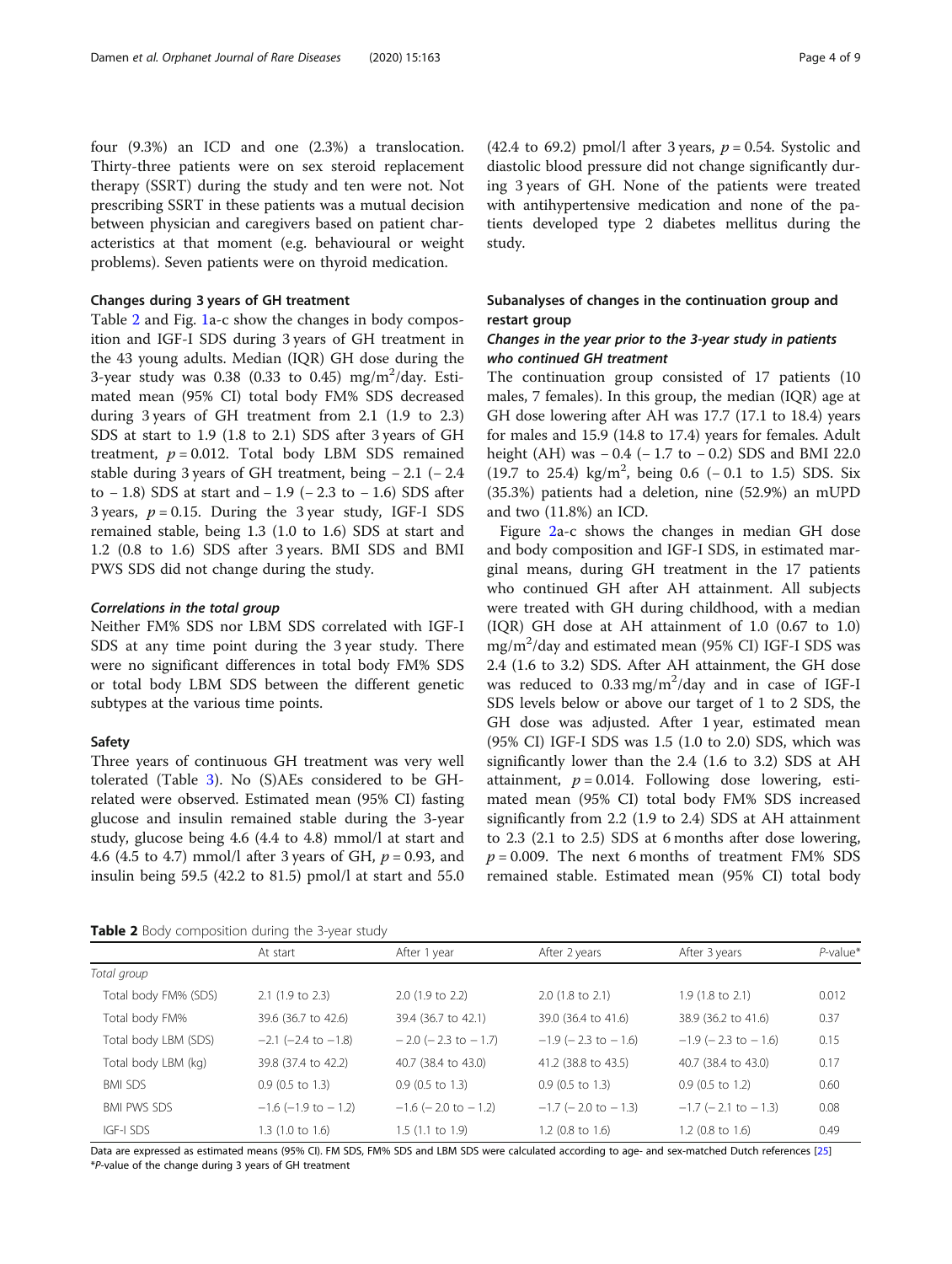<span id="page-4-0"></span>

LBM SDS decreased following dose lowering from − 2.2 (− 2.8 to − 1.6) SDS to − 2.3(− 2.8 to − 1.8) SDS after 6 months, but this decrease was not significant ( $p = 0.26$ ). The next 6 months of treatment LBM SDS remained stable.

# Changes in the year prior to the 3-year study in patients who restarted GH treatment

The restart group consisted of 26 patients (8 males, 18 females), of which 21 had participated in the Transition study [\[14](#page-7-0)]. Median (IQR) duration of cessation of GH treatment was 1 (1 to 1) year. In this group, median (IQR) age at GH restart was 19.8 (19.2 to 21.1) years for males and 19.1 (16.2 to 20.1) years for females, and adult height was − 1.1 (− 1.8 to − 0.7) SDS and BMI 24.8 (20.3 to 28.9) kg/m<sup>2</sup>, being 1.2 ( $-0.5$  to 2.2) SDS. Twelve (46.1%) had a deletion, 11 (42.3%) an mUPD, two (7.6%) an ICD and one (3.8%) a translocation.

Figure [2](#page-5-0)d-f shows the changes in median GH dose and estimated marginal mean body composition and IGF-I SDS in the 26 patients who restarted GH. At restart, after cessation of GH treatment for a median duration of 1 year, estimated mean (95% CI) IGF-I SDS was − 0.4 (− 0.7 to 0.0) SDS. GH treatment was restarted in a median (IQR) dose of 0.33 (0.33 to 0.35) mg/m<sup>2</sup>/day. After 1 year, IGF-I SDS was 1.2 (0.8 to 1.7) SDS, which was significantly higher than at restart,  $p < 0.001$ . Estimated mean (95% CI) FM% SDS after 1 year without GH was 2.2 (2.0 to 2.4) SDS, during the first 6 months of GH, there was a significant decrease in FM% SDS to 2.1 (1.9 to 2.3) SDS,  $p = 0.03$ , which decreased further during the next 6 months to 2.0 (1.7 to 2.2) SDS,  $p = 0.02$ . LBM SDS at restart of GH was  $-2.3$  ( $-2.7$  to  $-2.0$ ) SDS. During the first 6 months of GH there was a significant increase of LBM SDS to  $-2.0$  ( $-2.5$  to  $-1.6$ ) SDS,  $p = 0.008$ , which remained stable during the next 6 months of GH  $(-2.0$   $(-2.4$  to  $-1.6)$  SDS).

# **Discussion**

To our knowledge, this is the first prospective study to describe the effects of 3 years of continuous GH treatment with a stable GH dose in young adults with PWS who were treated with GH for several years during childhood. Our findings demonstrate that GH treatment in young adults with PWS has sustained positive effects on body composition, maintaining the improved FM% SDS and LBM SDS attained during childhood. We did not find any GH-related adverse events.

Long-term GH treatment during childhood has wellknown beneficial effects on body composition [\[5](#page-7-0)]. Present study describes the beneficial effects of 3 years of GH treatment in young adults with PWS who were treated with GH for several years during childhood. We found that longer-term GH treatment keeps FM% SDS and LBM SDS stable. These results are in line with our previous study regarding the effects of GH treatment in children with PWS, in which longer-term GH treatment had also sustained positive effects and led to a stable body composition [\[5](#page-7-0)].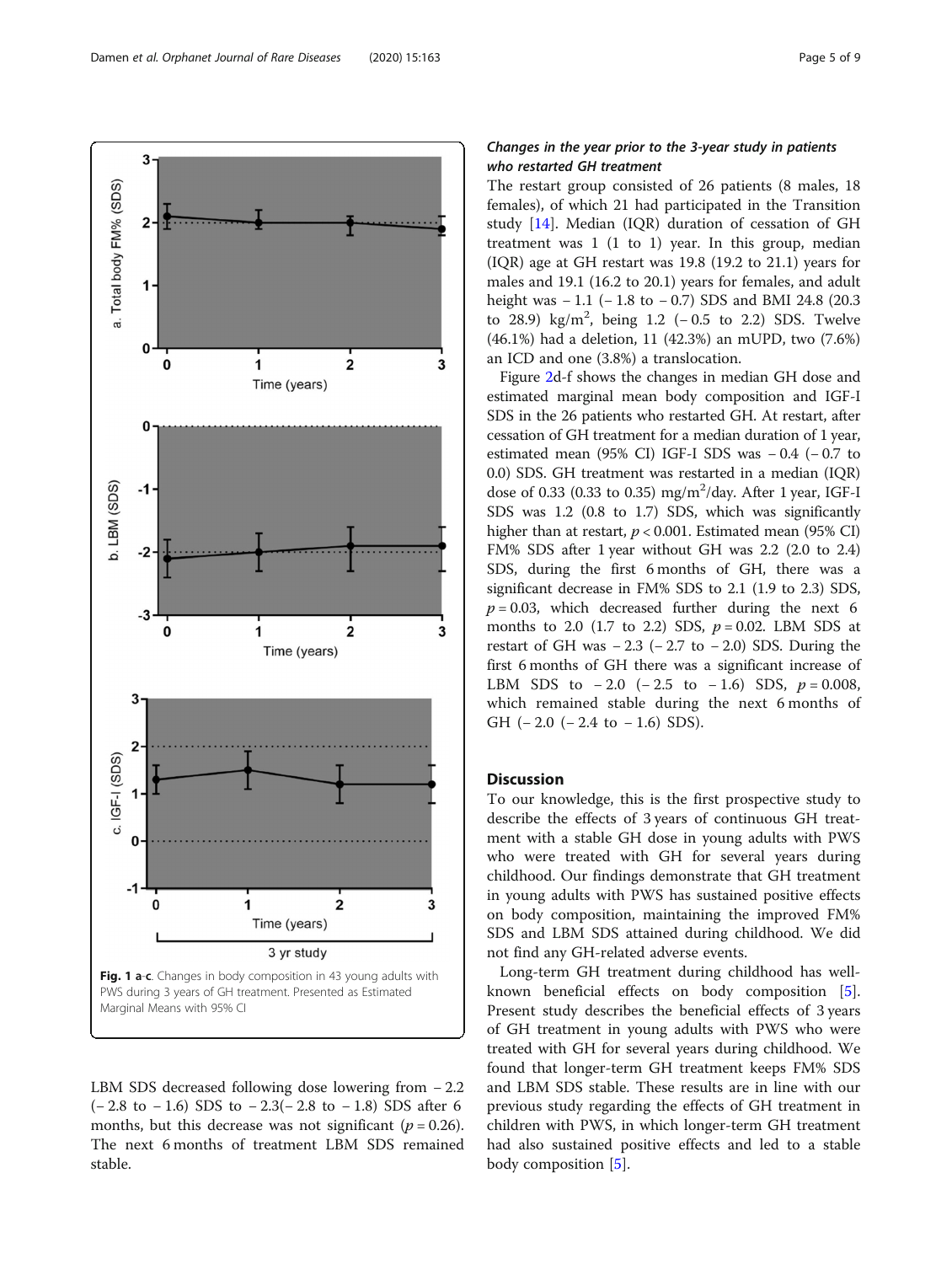|                          | At start               | After 1 year           | After 2 years          | After 3 years          | $P$ -value* |
|--------------------------|------------------------|------------------------|------------------------|------------------------|-------------|
| Fasting glucose (mmol/l) | 4.6 (4.4 to 4.8)       | 4.7 (4.5 to 4.9)       | 4.8 (4.6 to 4.9)       | 4.6 (4.5 to 4.7)       | 0.93        |
| Fasting insulin (pmol/l) | 59.5 (45.2 to 81.5)    | 67.6 (55.0 to 81.5)    | 64.5 (51.6 to 78.7)    | 55.0 (42.4 to 69.2)    | 0.54        |
| Systolic BP (mmHg)*      | 120.2 (116.5 to 123.9) | 123.9 (120.6 to 127.1) | 122.7 (118.6 to 126.8) | 121.4 (116.4 to 126.3) | 0.68        |
| Diastolic BP (mmHg)*     | 73.1 (70.5 to 75.7)    | 73.0 (71.1 to 75.0)    | 74.3 (72.0 to 76.5)    | 73.6 (70.9 to 76.3)    | 0.78        |

<span id="page-5-0"></span>Table 3 Safety parameters in total group during the 3-yar study

Data are expressed as estimated means (95% CI). BP Blood pressure. \*corrected for sex and height

\*P-value of the change during 3 years of GH treatment



with PWS, who continued GH after AH (a-c) and the 26 young adults with PWS, who restarted GH treatment after AH attainment (d-f). Presented as Estimated Marginal Means with 95% CI. GH dose expressed as median dose in mg/m<sup>2</sup>/day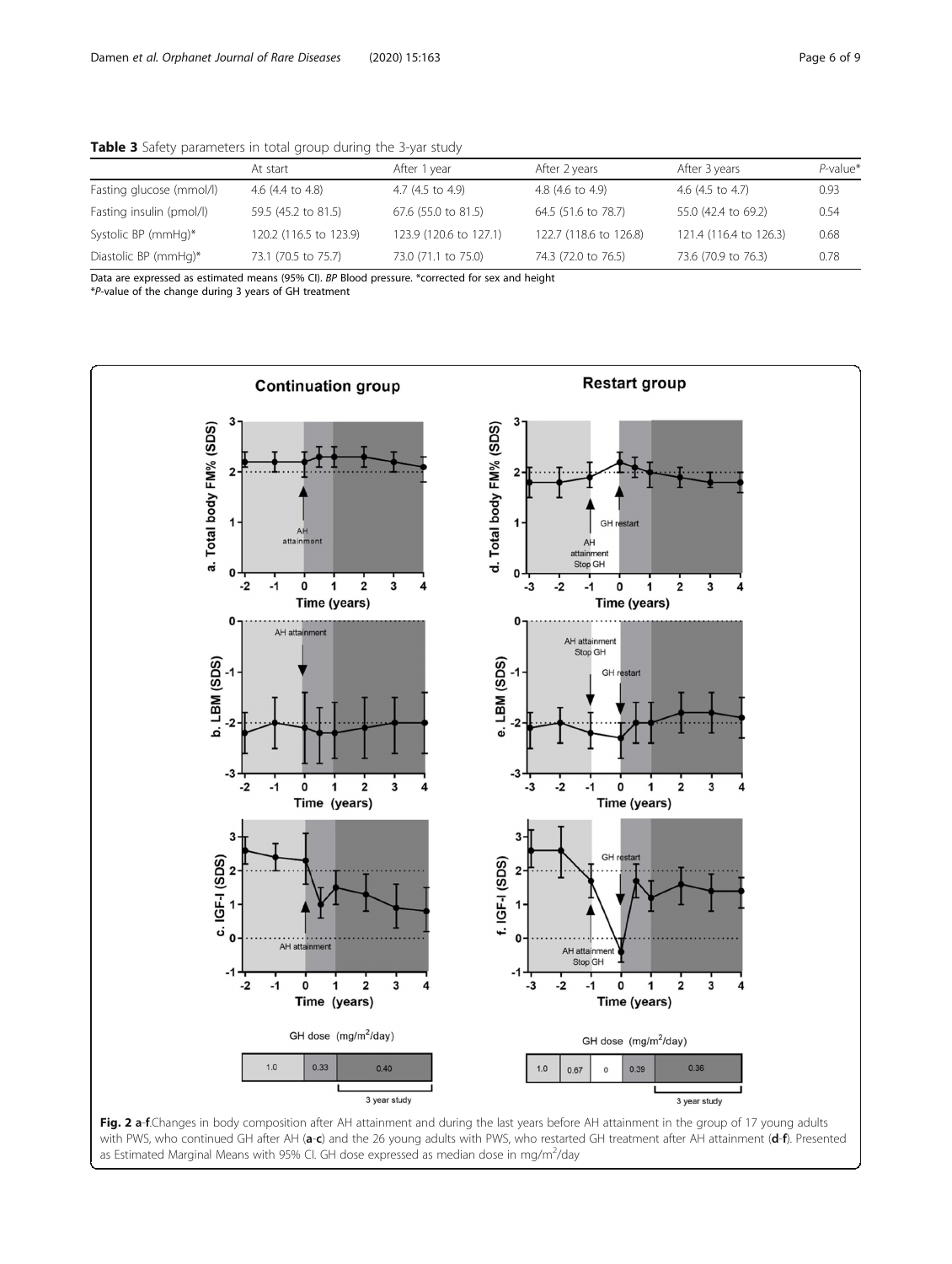We did not find any changes in BMI SDS during 3 years of GH treatment, which is in agreement with the 1 year studies [\[16](#page-7-0)–[20\]](#page-7-0). We emphasize that measurement of body composition in patients with PWS is much more informative than BMI, since BMI was within normal ranges for most patients throughout our study, while body composition was abnormal. BMI is, therefore, not an appropriate parameter in PWS.

Blood pressure did not significantly change during the 3-year study and we did not find any GH-related adverse events. Fasting glucose and insulin levels remained stable. This suggests that the GH dose used in our study is also safe on the longer-term term. However, very long-term data are required to find which GH dose is optimal for a most favorable effect on body composition with the lowest possible risk for adverse events.

In patients who restarted GH, after discontinuation for a median duration of 1 year, we found a decrease of FM% SDS and an increase in LBM SDS during the first year of GH treatment compared to measurements after 1 year of GH discontinuation. Therefore, restart of GH is able to recover the positive effects on body composition after a deterioration during 1 year of GH discontinuation.

Other studies investigating 1 year of GH treatment also showed positive effects on body composition [\[15](#page-7-0)–[19](#page-7-0)]. A study by Butler et al., in 11 GH-naïve adults with PWS, found an improvement of body composition during 1 year of GH treatment. In that study, 1 year of GH treatment was followed by 1 year observational period without GH treatment. After that year, the young adults had regained more fat mass than they lost during 1 year GH treatment [[17](#page-7-0)]. Our previous randomized, double-blind, placebocontrolled, cross-over trial, also showed a deterioration of FM during 1 year of placebo, while 1 year of GH maintained the improved body composition attained during childhood [\[14\]](#page-7-0). Our present study demonstrates that GH treatment for longer time maintains the improved body composition in young adults with PWS.

Only one study by Sode-Carlsen et al. investigated the effects of 2 years of GH treatment in 39 young adults with PWS, but GH treatment during childhood was not recorded [[20\]](#page-7-0). They report an increase in LBM of 2.8 kg after 2 years of GH, which is in line with our study. Unfortunately, the change in FM% was not reported in the study, but they describe a decrease in total FM of 3.0 kg after 2 years of GH. As in our study, they reported no serious or unexpected adverse events [\[20](#page-7-0)].

In the patients who continued GH, we found an increase in FM% SDS during the first 6 months after AH attainment in the group who immediately continued GH after AH attainment. An explanation for this increase could be that, after AH attainment, the GH dose was lowered from  $1 \text{ mg/m}^2/\text{day}$  to 0.33 mg/m<sup>2</sup>/day. This

Since the young adults in our study had attained adult height, we did not want to continue the childhood dose of  $1.0 \text{ mg/m}^2/\text{day}$ . We, therefore, chose a starting dose of 0.33 mg/m<sup>2</sup>/day after AH attainment and we titrated the GH dose to IGF-I levels between 1 and 2 SDS. During the 3-year study the median dose was  $0.38 \text{ mg/m}^2/\text{day}$ , which corresponded to a median daily dose of 0.70 mg, which is in line with other studies in young adults [[15,](#page-7-0) [16,](#page-7-0) [18](#page-7-0)–[20](#page-7-0)]. In order to investigate the effects of a stable dosage of GH in the total group, we decided to only use measurements after 1 year of GH in a dose of 0.33 mg/ m2 /day as starting point for the 3-year study. At that moment, IGF-I SDS was 1.3 (1.0 to 1.6) SDS at a median daily GH dose of 0.70 mg. GH dose and IGF-I SDS values remained stable during the 3-year study, which allowed us to investigate the effects of 3 years of GH treatment with a stable GH dose. The Growth Hormone Research Society Workshop published a consensus guideline for GH treatment in PWS and suggested that a serum IGF-I level of 0 to 2 SDS would be optimal [[29\]](#page-8-0). During our 3-year study, IGF-I levels remained within these ranges.

Our study did not include a control group of PWS patients who did not receive GH treatment. Since our previous GH-placebo study showed a deterioration of body composition during 1 year of placebo [\[14\]](#page-7-0), it was considered unethical to withhold GH treatment for a longer period in these young adults. Studies in adults not treated with GH reported FM percentages of at least 50% [\[17](#page-7-0), [18](#page-7-0), [30\]](#page-8-0), while in our present study the estimated mean FM% at the end of the 3-year study was 38.9%.

# Conclusion

In conclusion, our 3-year study in 43 young adults with PWS who were treated with GH during childhood shows that GH treatment maintains the improved body composition attained during childhood. Furthermore, it shows that restart of GH after 1 year of discontinuation is able to restore the deteriorated body composition with a decrease in FM% SDS and LBM SDS during the first year and sustained effects thereafter. No major side effects or safety concerns were seen. Based on our findings, we conclude that adult patients with PWS benefit from GH treatment.

### Acknowledgments

We express our gratitude to all children and parents for their enthusiastic participation in this study and thank Mariëlle van Eekelen, Laura Schafthuizen and Ezra Piso, research nurses, for all their work. We thank all collaborating pediatric-endocrinologists, pediatricians and other health care providers.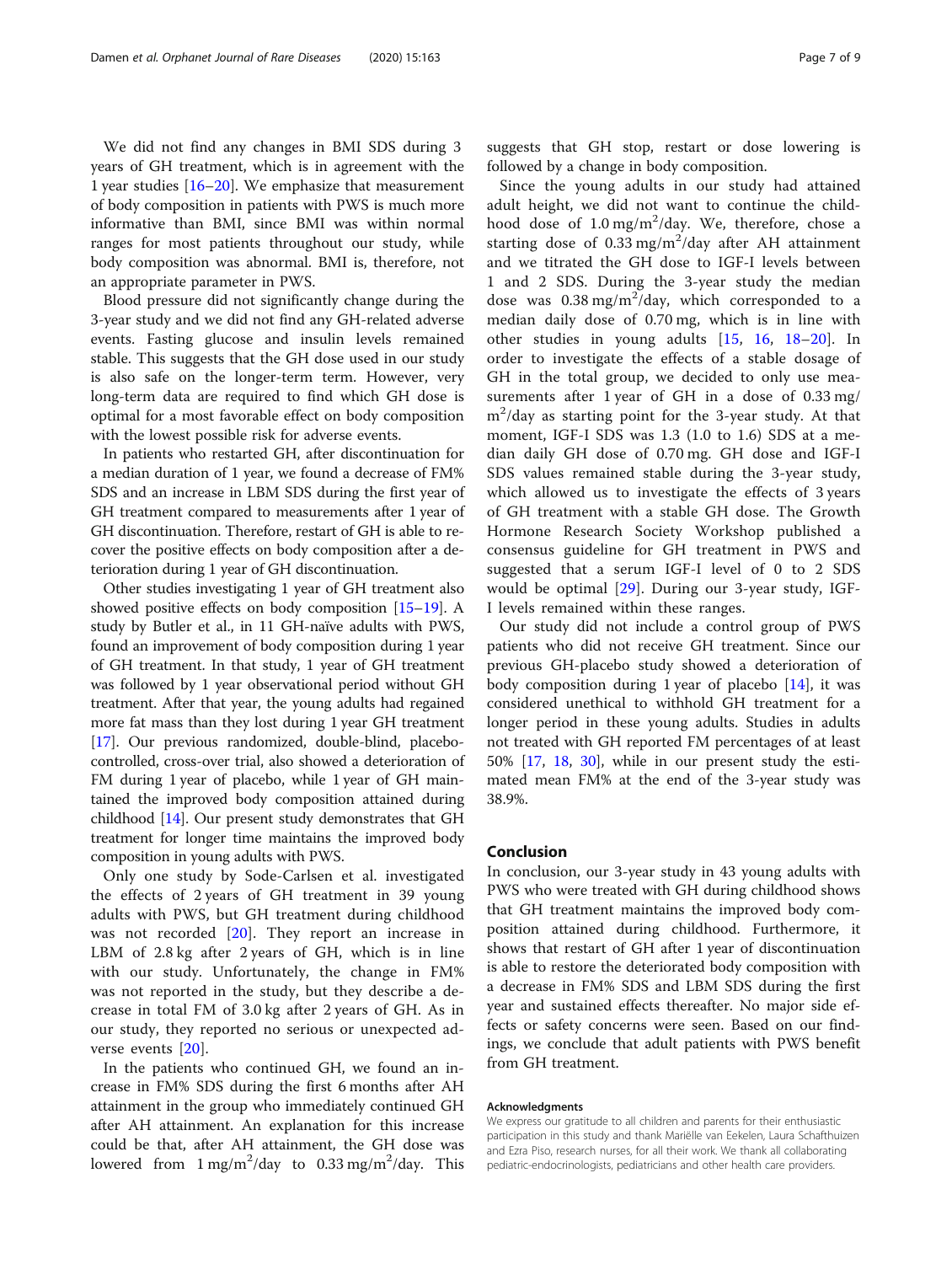### <span id="page-7-0"></span>Authors' contributions

LD: Substantial contribution to acquisition of data, analysis and interpretation of data and drafting the manuscript. SHD: Substantial contribution to acquisition of data, interpretation of data and critical revision of the manuscript. RJK: Substantial contribution to acquisition of data, interpretation of data and critical revision of the manuscript. NEB: Substantial contribution to acquisition of data, interpretation of data and critical revision of the manuscript. LCdG: Substantial contribution to interpretation of data and critical revision of the manuscript. JAvA: Substantial contribution to interpretation of data and critical revision of the manuscript. AHK: Substantial contribution of conception and design of study, analysis and interpretation of data and critical revisions of the manuscript. All authors read and approved the final manuscript.

### Funding

This study was an investigator-initiated study, supported by an independent research grant from Pfizer. Pfizer was neither involved in conception or design of the study, nor in collection, analysis or interpretation of data, writing the manuscript, or decision to submit the manuscript for publication.

### Availability of data and materials

The datasets generated and/or analysed during the current study are not publicly available due to privacy and ethical restrictions but are available from the corresponding author on reasonable request.

### Ethics approval and consent to participate

Written informed consent was obtained from patients and parents. The study protocol was approved by the Medical Ethics Committee of the Erasmus University Medical Center, Rotterdam.

### Consent for publication

Not applicable.

### Competing interests

Investigator-initiated study for which AHK received an independent research grant from Pfizer. The other authors declared no conflict of interest exists.

### Author details

<sup>1</sup>Dutch Growth Research Foundation, Rotterdam, The Netherlands. <sup>2</sup>Department of Pediatrics, Subdivision of Endocrinology, Erasmus University Medical Center-Sophia Children's Hospital, Rotterdam, the Netherlands. <sup>3</sup>Internal Medicine, Division of Endocrinology, Erasmus University Medical Center, Rotterdam, the Netherlands. <sup>4</sup>Department of Pediatrics, Subdivision of Endocrinology, Radboud University Medical Center-Amalia Children's Hospital, Nijmegen, The Netherlands.

### Received: 26 February 2020 Accepted: 15 June 2020 Published online: 24 June 2020

#### References

- 1. Cassidy SB, Driscoll DJ. Prader-Willi syndrome. Eur J Hum Genet. 2009;17(1):3–13.
- 2. Goldstone AP, Holland AJ, Hauffa BP, Hokken-Koelega AC, Tauber M. Recommendations for the diagnosis and management of Prader-Willi syndrome. J Clin Endocrinol Metab. 2008;93(11):4183–97.
- 3. Holm VA, Cassidy SB, Butler MG, Hanchett JM, Greenswag LR, Whitman BY, et al. Prader-Willi syndrome: consensus diagnostic criteria. Pediatrics. 1993; 91(2):398–402.
- 4. Cassidy SB. Prader-Willi syndrome. J Med Genet. 1997;34(11):917–23.
- 5. Bakker NE, Kuppens RJ, Siemensma EP, Tummers-de Lind van Wijngaarden RF, Festen DA, Bindels-de Heus GC, et al. Eight years of growth hormone treatment in children with Prader-Willi syndrome: maintaining the positive effects. J Clin Endocrinol Metab. 2013;98(10):4013–22.
- 6. Bekx MT, Carrel AL, Shriver TC, Li Z, Allen DB. Decreased energy expenditure is caused by abnormal body composition in infants with Prader-Willi syndrome. J Pediatr. 2003;143(3):372–6.
- 7. Brambilla P, Bosio L, Manzoni P, Pietrobelli A, Beccaria L, Chiumello G. Peculiar body composition in patients with Prader-Labhart-Willi syndrome. Am J Clin Nutr. 1997;65(5):1369–74.
- 8. Festen DA, Wevers M, Lindgren AC, Bohm B, Otten BJ, Wit JM, et al. Mental and motor development before and during growth hormone treatment in

infants and toddlers with Prader-Willi syndrome. Clin Endocrinol. 2008;68(6): 919–25.

- 9. Siemensma EP, Tummers-de Lind van Wijngaarden RF, Festen DA, Troeman ZC, van Alfen-van der Velden AA, Otten BJ, et al. Beneficial effects of growth hormone treatment on cognition in children with Prader-Willi syndrome: a randomized controlled trial and longitudinal study. J Clin Endocrinol Metab. 2012;97(7):2307–14.
- 10. Lo ST, Siemensma E, Collin P, Hokken-Koelega A. Impaired theory of mind and symptoms of autism spectrum disorder in children with Prader-Willi syndrome. Res Dev Disabil. 2013;34(9):2764–73.
- 11. Lo ST, Festen DA, Tummers-de Lind van Wijngaarden RF, Collin PJ, Hokken-Koelega AC. Beneficial effects of long-term growth hormone treatment on adaptive functioning in infants with Prader-Willi syndrome. Am J Intellect Dev Disabil. 2015;120(4):315–27.
- 12. Coupaye M, Lorenzini F, Lloret-Linares C, Molinas C, Pinto G, Diene G, et al. Growth hormone therapy for children and adolescents with Prader-Willi syndrome is associated with improved body composition and metabolic status in adulthood. J Clin Endocrinol Metab. 2013;98(2):E328–35.
- 13. Carrel AL, Myers SE, Whitman BY, Eickhoff J, Allen DB. Long-term growth hormone therapy changes the natural history of body composition and motor function in children with prader-willi syndrome. J Clin Endocrinol Metab. 2010;95(3):1131–6.
- 14. Kuppens RJ, Bakker NE, Siemensma EP, Tummers-de Lind van Wijngaarden RF, Donze SH, Festen DA, et al. Beneficial effects of GH in young adults with Prader-Willi syndrome: a 2-year crossover trial. J Clin Endocrinol Metab. 2016;101(11):4110–6.
- 15. Hoybye C, Hilding A, Jacobsson H, Thoren M. Growth hormone treatment improves body composition in adults with Prader-Willi syndrome. Clin Endocrinol. 2003;58(5):653–61.
- 16. Sode-Carlsen R, Farholt S, Rabben KF, Bollerslev J, Schreiner T, Jurik AG, et al. One year of growth hormone treatment in adults with Prader-Willi syndrome improves body composition: results from a randomized, placebocontrolled study. J Clin Endocrinol Metab. 2010;95(11):4943–50.
- 17. Butler MG, Smith BK, Lee J, Gibson C, Schmoll C, Moore WV, et al. Effects of growth hormone treatment in adults with Prader-Willi syndrome. Growth Hormon IGF Res. 2013;23(3):81–7.
- 18. Gondoni LA, Vismara L, Marzullo P, Vettor R, Liuzzi A, Grugni G. Growth hormone therapy improves exercise capacity in adult patients with Prader-Willi syndrome. J Endocrinol Investig. 2008;31(9):765–72.
- 19. Mogul HR, Lee PD, Whitman BY, Zipf WB, Frey M, Myers S, et al. Growth hormone treatment of adults with Prader-Willi syndrome and growth hormone deficiency improves lean body mass, fractional body fat, and serum triiodothyronine without glucose impairment: results from the United States multicenter trial. J Clin Endocrinol Metab. 2008;93(4):1238–45.
- 20. Sode-Carlsen R, Farholt S, Rabben KF, Bollerslev J, Schreiner T, Jurik AG, et al. Growth hormone treatment for two years is safe and effective in adults with Prader-Willi syndrome. Growth Hormon IGF Res. 2011;21(4):185–90.
- 21. de Lind van Wijngaarden RF, Siemensma EP, Festen DA, Otten BJ, van Mil EG, Rotteveel J, et al. Efficacy and safety of long-term continuous growth hormone treatment in children with Prader-Willi syndrome. J Clin Endocrinol Metab. 2009;94(11):4205–15.
- 22. Fredriks AM, van Buuren S, Burgmeijer RJ, Meulmeester JF, Beuker RJ, Brugman E, et al. Continuing positive secular growth change in the Netherlands 1955-1997. Pediatr Res. 2000;47(3):316–23.
- 23. Fredriks AM, van Buuren S, Wit JM, Verloove-Vanhorick SP. Body index measurements in 1996-7 compared with 1980. Arch Dis Child. 2000;82(2):107–12.
- 24. Hauffa BP, Schlippe G, Roos M, Gillessen-Kaesbach G, Gasser T. Spontaneous growth in German children and adolescents with genetically confirmed Prader-Willi syndrome. Acta Paediatr. 2000;89(11):1302–11.
- 25. Guo Y, Franks PW, Brookshire T, Antonio Tataranni P. The intra- and interinstrument reliability of DXA based on ex vivo soft tissue measurements. Obes Res. 2004;12(12):1925–9.
- 26. Boot AM, Bouquet J, de Ridder MA, Krenning EP, de Muinck Keizer-Schrama SM. Determinants of body composition measured by dual-energy X-ray absorptiometry in Dutch children and adolescents. Am J Clin Nutr. 1997; 66(2):232–8.
- 27. Bidlingmaier M, Friedrich N, Emeny RT, Spranger J, Wolthers OD, Roswall J, et al. Reference intervals for insulin-like growth factor-1 (igf-i) from birth to senescence: results from a multicenter study using a new automated chemiluminescence IGF-I immunoassay conforming to recent international recommendations. J Clin Endocrinol Metab. 2014;99(5):1712–21.